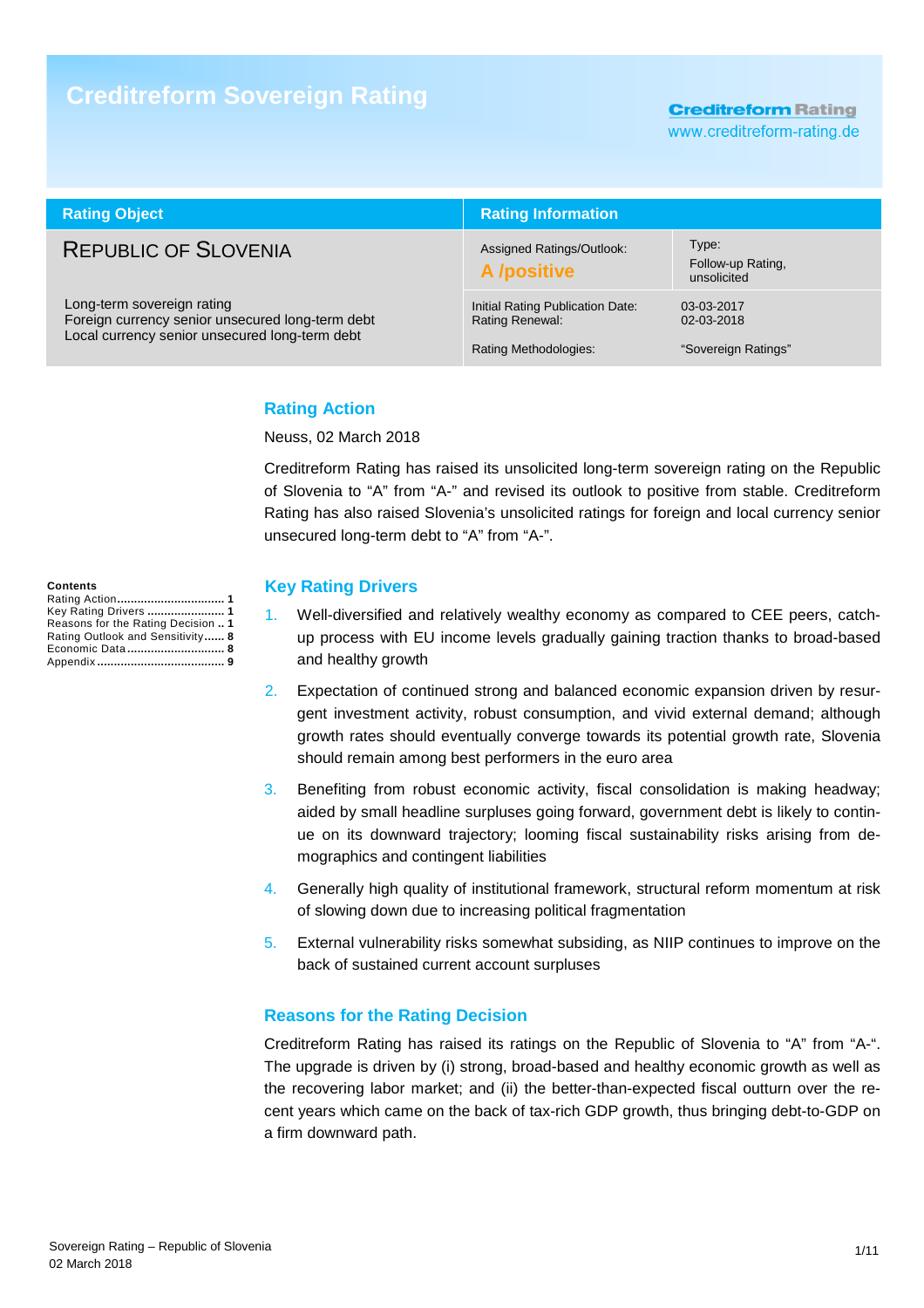Furthermore, we have revised our outlook on the Republic of Slovenia to positive from stable. The positive outlook is underpinned by our expectation that (i) medium-term growth of the Slovenian economy will remain robust and unemployment will continue to fall; (ii) the macroeconomic context will result in a further improvement of the fiscal position; and (iii) the stabilization of the financial sector will continue, with the still considerable stock of non-performing loans being further reduced and the improving bank health being supportive to credit growth.

In general, the sovereign creditworthiness of the Slovenian Republic balances the economic recovery aiding a continued income convergence, and the generally high quality of the gradually improving institutional framework against a still sizeable level of general government debt, medium- to long-term risks to fiscal sustainability, and high - though receding - external vulnerabilities.

Most importantly, we assess that the growth momentum underlying the economic recovery has gained additional strength over the recent quarters. Being revised upwards, real GDP expanded by 3.1% in 2016. Private consumption was the main growth engine, growing twice as fast as in the year before (2016: 4.2%, 2015: 2.1%), thereby contributing 2.3 p.p. to GDP growth.

With a view to 2017, growth stepped up a gear and became more broad-based, as the Slovenian economy reached a real GDP growth of 5.0%, experiencing one of the highest growth rates in the euro area. Up to Q4-17, the Slovenian economy displayed seven consecutive quarters with q-o-q growth rates of 1.0% or more, accelerating to 2.0% in the fourth quarter of 2017. The yearly growth rate came in at a strong 6.2%, the fastest annual growth since Q3-07. Output expansion in 2017 continued to be underpinned by buoyant external demand, which was facilitated by the positive development in international trade in general, the robust economic development of euro area members, and a recovering Russian economy in particular. Up to November 2017, exports to Russia rose by 14.3% as compared to the previous year – external demand from euro area members in the first eleven months was even higher, increasing by 15.5%. That said, Slovenia has not only benefited from expanding export markets but also from keeping its competitive edge. Real unit labor costs have continued to evolve favorably as compared to the euro area as well as peers from the Central and Eastern European (CEE) countries. Drawing on AMECO data, real ULC in Slovenia have decreased by 1.3% in 2016-17 (2010-17: - 5.7%), while remaining broadly stable in the euro area at -0.2%. Accordingly, the ULCbased real effective exchange rate remained on its downward trajectory.

Strong export growth coincided with increasing domestic demand, with solid private consumption coming on the back of continued employment growth and rising wages. Labor market conditions have improved and average monthly earnings have increased by 2.7% y-o-y on average throughout 2017 (SORS data). Owing to a positive feedback loop between economic activity and employment, the quarterly average of the harmonized unemployment rate (seasonally adjusted) fell to 6.4% in the fourth quarter of 2017, down from 8.0% a year before – the lowest level since Q4-09. Long-term and very long-term unemployment dropped to 3.0 and 1.7% respectively (Q3-16: 3.9 and 2.3%; seasonally adjusted, 15-74 years). Moreover, the participation rate has leapt from 71.2% in Q3-16 to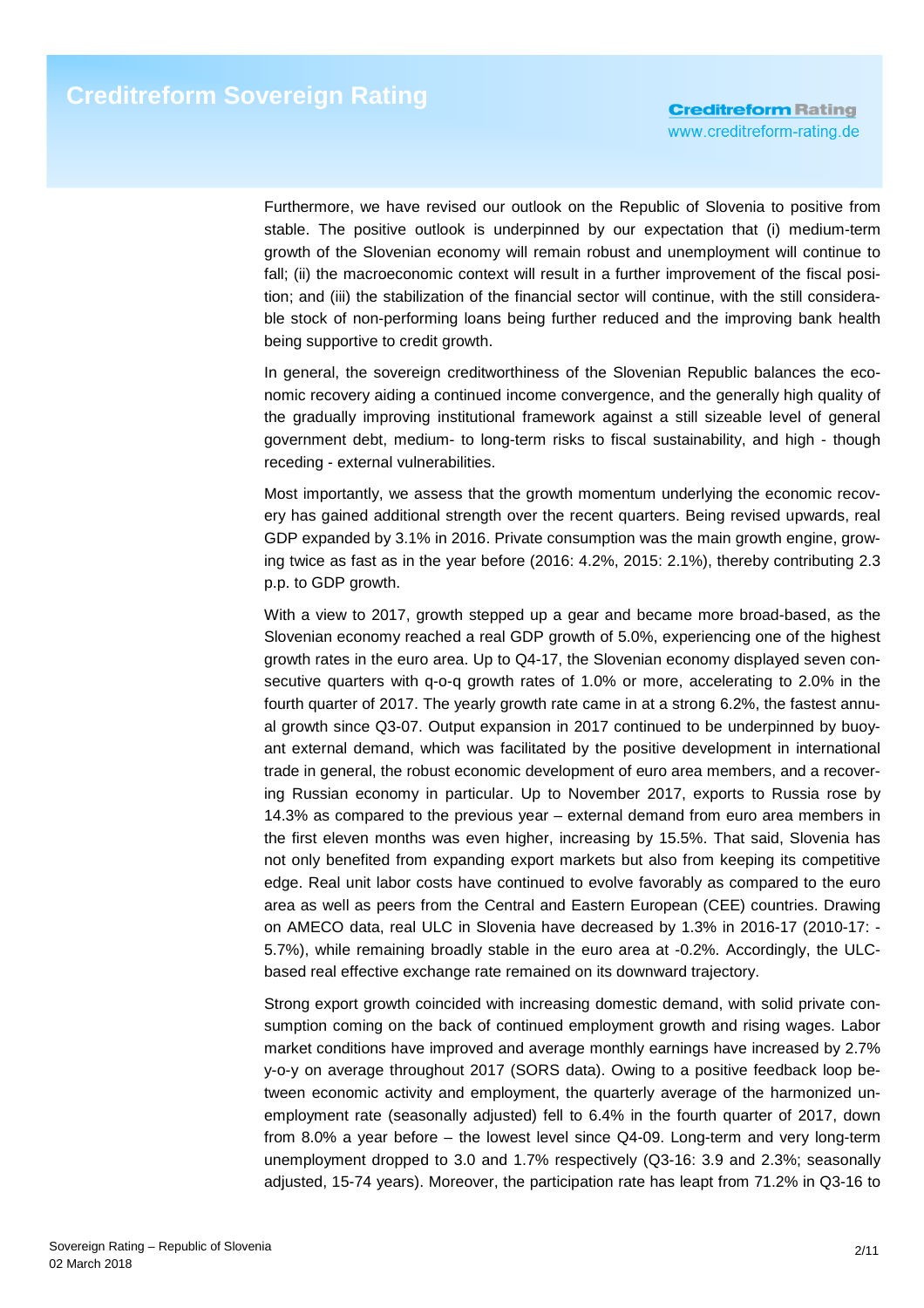74.5% in Q3-17 (seasonally adjusted, 15-64 years). Meanwhile, real GDP was also driven by a pick-up in investment, mainly due to stronger private investment. Despite the weaker outcome in Q2 (0.4%, q-o-q) and Q3 (0.5%), gross fixed capital formation rose by 10.3% in 2017. Facilitated by rising external demand and favorable financing conditions, investment in machinery and equipment increased by 9.7%. What is more, residential investment activity has started to recover, expanding by 7.6% in 2017, after having stagnated in 2015-16 (0.8 and 0.0%).

Looking forward, output expansion is set to remain robust at 4.1% (2018), before eventually converging towards its potential growth rate beyond 2019. While we believe that inflationary pressures will remain modest, the growth contribution from net external demand will diminish, as import growth should strengthen with a further increasing domestic demand. To be sure, we expect robust export growth to continue for 2018-19, mainly due to the bright outlook for Slovenia's key trading partners which is likely to compensate for some losses in cost competiveness driven by increasing wage pressures. Wage growth is likely to pick up going forward, as labor market conditions should continue to tighten. We expect the unemployment rate to decline further which should, coupled with a decreasing working-age population (see below), result in labor shortages. Thus, the number of job vacancies has risen substantially over the last two years (Q4-17: +27% y-o-y, all sectors) and according to the latest business survey (Q1-18, Eurostat data), 36.9% of the corporates in manufacturing cite labor as a factor limiting their production. In turn, the favorable labor market outlook and rising wages bode well for private consumption, which we project to remain robust. Survey data on consumer sentiment currently posts at record high levels indicating that consumer confidence can be expected to translate into strong private consumer spending.

At the same time, we expect non-residential investment to sustain high growth rates, buoyed by high domestic and foreign demand, high corporate profits and the ongoing repair of corporate balance sheets, capacity constraints and the recovery in bank lending. As illustrated by available non-consolidated financial accounts data, Slovenian nonfinancial corporates (NFC) have made progress in deleveraging, with NFC debt standing at 100.6% of GDP in Q1-17, down from 107.3% in Q4-15. Furthermore, we find that industry capacity utilization posts at 85.0% (Q1-18) – near record highs (Q2-07: 86.2%) and well above its long-term average of 81.0% (2000-17). Private investment should receive additional support from the credit channel as lending to NFCs turned the corner in 2017. We expect residential investment to continue to improve on the backdrop of increasing household income and low borrowing costs. In the second and third quarters of 2017, house price growth accelerated (+8.3 and 7.9% y-o-y) – as of now, financial stability risks appear muted, with housing loan growth in the 4-5% range, very low private household debt (Q1-17: 31.4% of GDP vs. EA-19 64.4%), and the price-to-income ratio well below its long-term average. In addition, we expect public investment to surge, which will be boosted by the faster draw-down on European Structural and Investment funds. Latest EU cohesion data indicates that financial resources allocated to selected projects increased significantly from around EUR 1.3bn at the end of 2016 (27% of planned investment) to EUR 2.4bn by the end of 2017 (49%).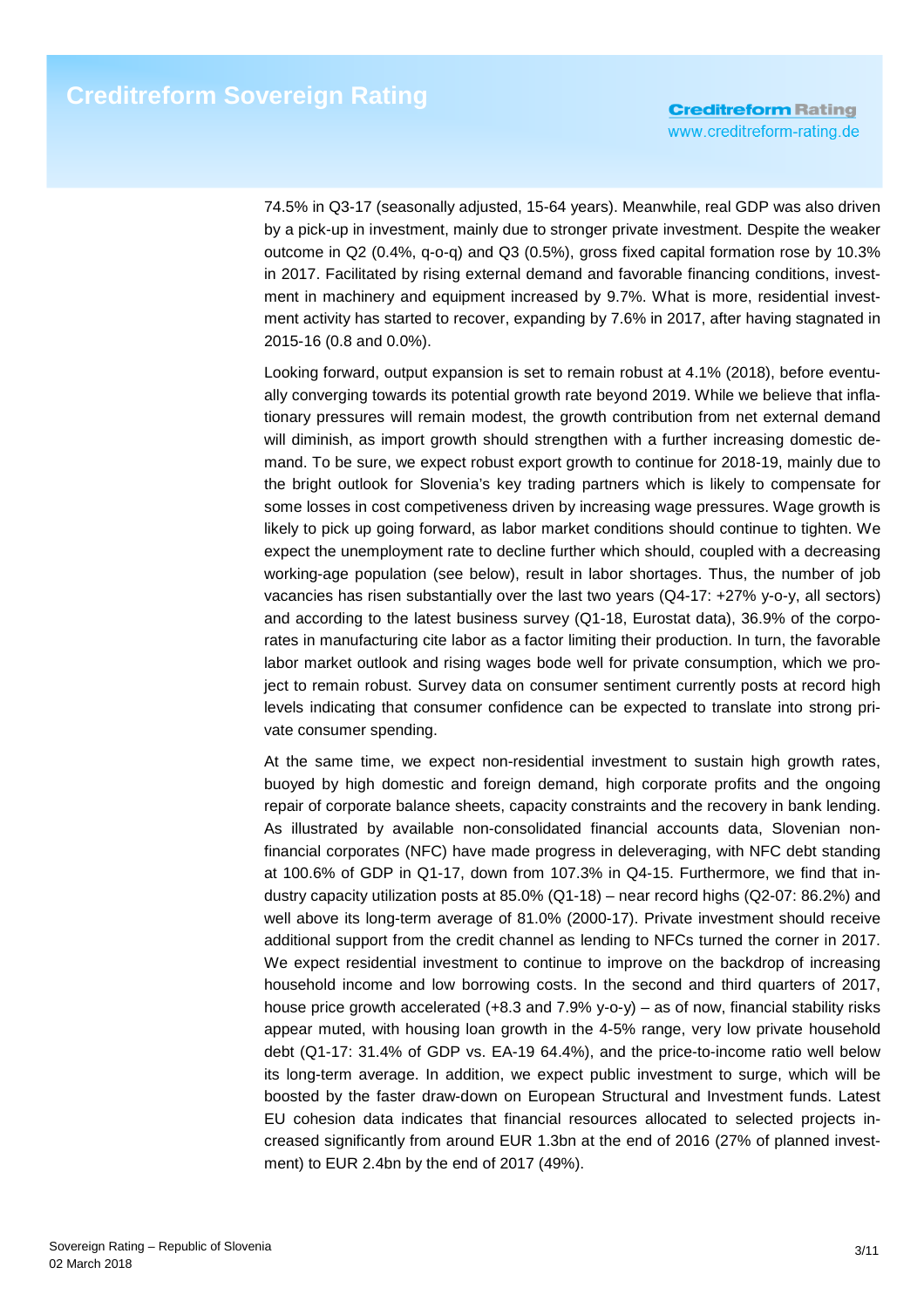Our assessment also reflects the diversification and wealth of the Slovenian economy. The Slovenian economy features a well-diversified export structure with high value-added product groups (i.e. vehicles, machinery, pharmaceuticals) making up for the bulk of its exports, and a high value-added industrial sector which stands for 26.9% of total value added (Q3-17) – well above the euro area average of 19.6%. Furthermore, Slovenia exhibits a relatively high per capita income which was estimated at USD 34,064 in 2017 (IMF data, PPP terms) and compares favorably to CEE peers such as the Slovak Republic (USD 32,895), Poland (USD 29,251), and Hungary (USD 28,910). Among the CEE countries, only the Czech Republic has a higher GDP p.c. than Slovenia. More importantly, the convergence process with EU-28 per capita income levels is progressing, albeit very gradually. Last year, Slovenian per capita income is estimated to have ticked up to 83% of the EU-28 average (2016: 82%, 2015: 81%). However, the economy has not reached its pre-crisis level of 88% in 2008.

Slovenia's creditworthiness continues to be underpinned by the generally high quality of its institutional conditions. As measured by the World Bank's World Governance Indicator (WGI) government effectiveness, which gauges the quality of policy formulation and implementation, the sovereign climbed from rank 47 to 35 out of 209 economies – now standing on par with the euro area median, but standing still below its 2008 level (rank 32). Although Slovenia edged up a few notches, when it comes to the perception of the extent to which public power is exercised for private gain and the quality of contract enforcement, property rights, and courts, the World Bank ranks the sovereign below the respective euro area average, at rank 48 (control of corruption) and rank 37 (rule of law). With regard to the latter, arguably one of the most visible results of the improving judiciary system has been the significant reduction in the number of pending cases, which halved from 18.6 to 9.3 cases per 100 inhabitants in 2010-15 (EU Justice Scoreboard 2017). In general, we believe that the Slovenian Republic benefits from euro area membership which entails broader and deeper capital markets as well as advantages associated with the euro as a reserve currency.

Having said this, the business environment continues to be impeded by cumbersome regulations and widespread state ownership of enterprises. We note that Slovenia ranks 57th on the WGI regulatory quality, considerably below the euro area median (rank 33). Likewise, the World Bank affirms the mediocre business environment in its Doing Business report (DB18). Businesses are confronted with a relatively heavy administrative and regulatory burden, as Slovenia remains at rank 37 out of 190 economies, behind countries such as Poland (27) or the Czech Republic (30) – with the most pressing challenges being the procedures for construction permits (rank 100), getting credit (105) and the enforcement of contracts (122). Obstacles to doing business are underlined by the latest Global Competitiveness report by the World Economic Forum. To be sure, the country has advanced to rank 48 out of 137 economies, up from 56/138, but the improvement is mainly explained by the favorable development of the sub-indices macroeconomic environment and financial market development. Still, inefficient government bureaucracy and restrictive labor regulations and tax regulations are attested to be the most problematic factors for doing business. According to the 2017 Small Business Act SME Performance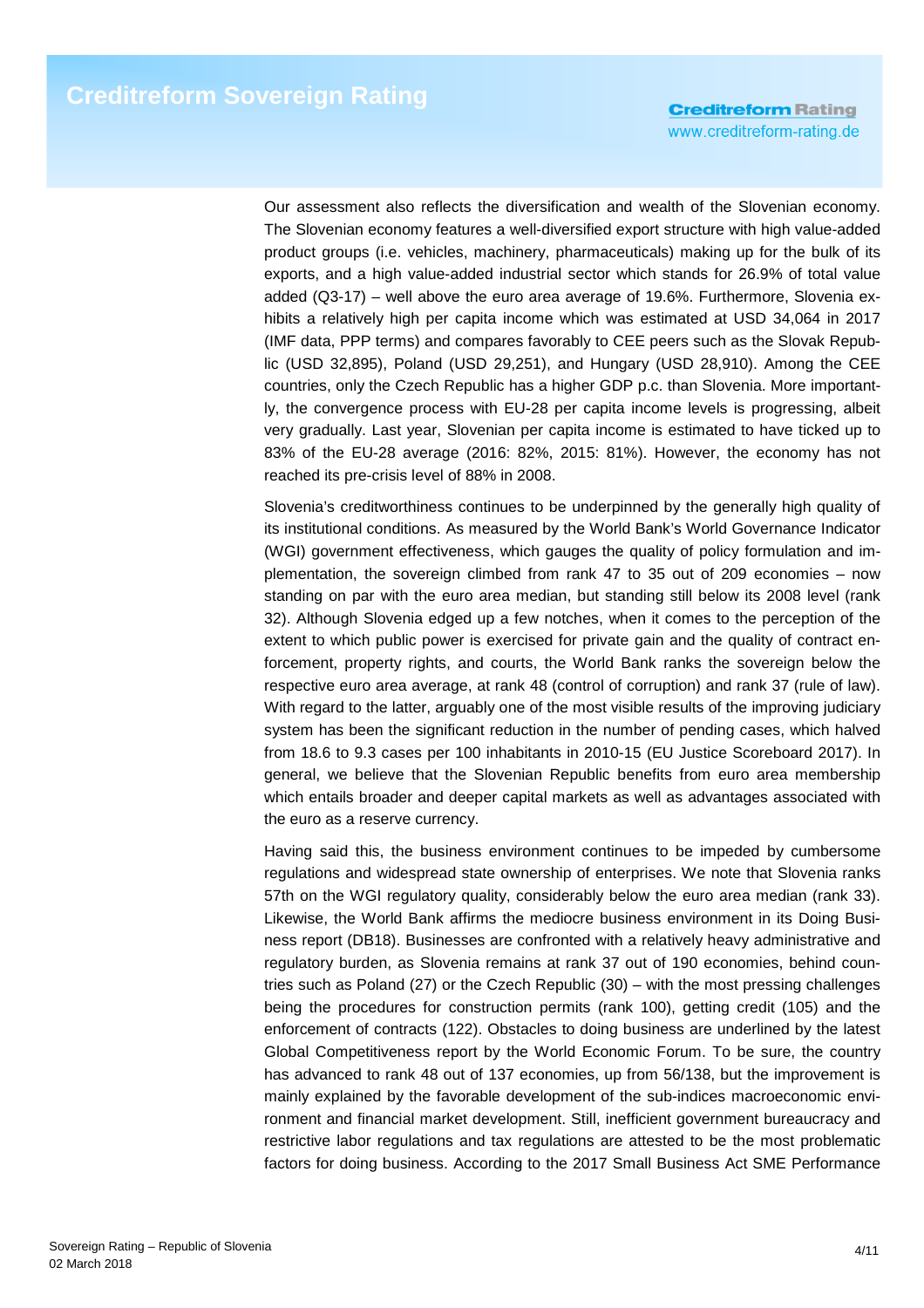review, SMEs assess the still high administrative burden, high labor costs and an inefficient mechanism for issuing licenses and permits to be the main obstacles they are facing in Slovenia.

We acknowledge that the authorities have continued to pursue reforms to enhance the business environment and reduce the regulatory burden. In September 2017, the government implemented measures to increase labor market flexibility and inclusiveness. Alongside several Active Labor Market Policy programs, amendments to the Labor Regulation Act were adopted to facilitate the employment of older people as well as low- and middle-skilled workers. Three new laws to simplify construction legislation were legislated at the end of last year and will enter into force in July 2018 – the new Spatial Management Act, the Building Act, and the Architectural and Civil Engineering Activities Act. Earlier this year, policy makers enacted a draft act to improve the control of corruption. It is noteworthy that the government has adopted the so-called "Development Strategy 2030" which was designed along the lines of the UN Sustainable Development Goals and is geared towards the achievement of a higher standard of living.

As regards the privatization of state-owned enterprises (SOE), the process is ongoing and progressing only gradually, as many companies under management of the Slovenian Sovereign Holding are classified as strategic. SSH has published its Asset Management Plan 2018 which was approved by the Slovenian government at the end of last year and which reports the performance indicators for the Slovenian SOE. Preliminary data for 2017 showed that the SOE's return on equity was stable at 6.0%, after increasing from 4.7 to 6.0 in 2015-16. As of 22 December 2017, nine out of 15 SOE that were earmarked for sale have been privatized and the authorities plan to start the privatization process for another 14 enterprises in 2018. However, there were delays in the course of the privatization of Cinkarna Celje, Telecom Slovenia, and Slovenia's largest bank NLB – the respective privatization processes are envisaged to be reopened.

Irrespective of the progress made so far, pushing ahead with structural reforms may become more challenging in view of the upcoming parliamentary elections in June 2018. We believe that there is an elevated probability of an increase in political fragmentation. According to the latest polls of late January/February, the LMS (Lista Marjana Sarca) is in the lead. LMS currently has no seats in parliament and is the party of Marjan Sarec, the mayor of Kamnik and runner-up at the presidential elections in November 2017 (47%). In any case, enacting incremental policy measures is likely to become more difficult than in the past as a scattered political landscape and incoherent ideologies may hamper reaching political consensus.

The sovereign's fiscal performance continues to act as a rating constraint, albeit less so than a year before. This is mainly due to the significant headway made in terms of fiscal consolidation over the recent years, which is reflected in swiftly declining budget deficits and a reversal in the general government debt trend. According to the latest reading of Slovenia's budgetary data, the headline deficit fell from 2.9 to 1.9% of GDP in 2015-16, while the primary surplus increased further to 1.1%, up from 0.3% in 2015. The improvement was driven by higher revenues (up by 0.4% in nominal terms) and in particular a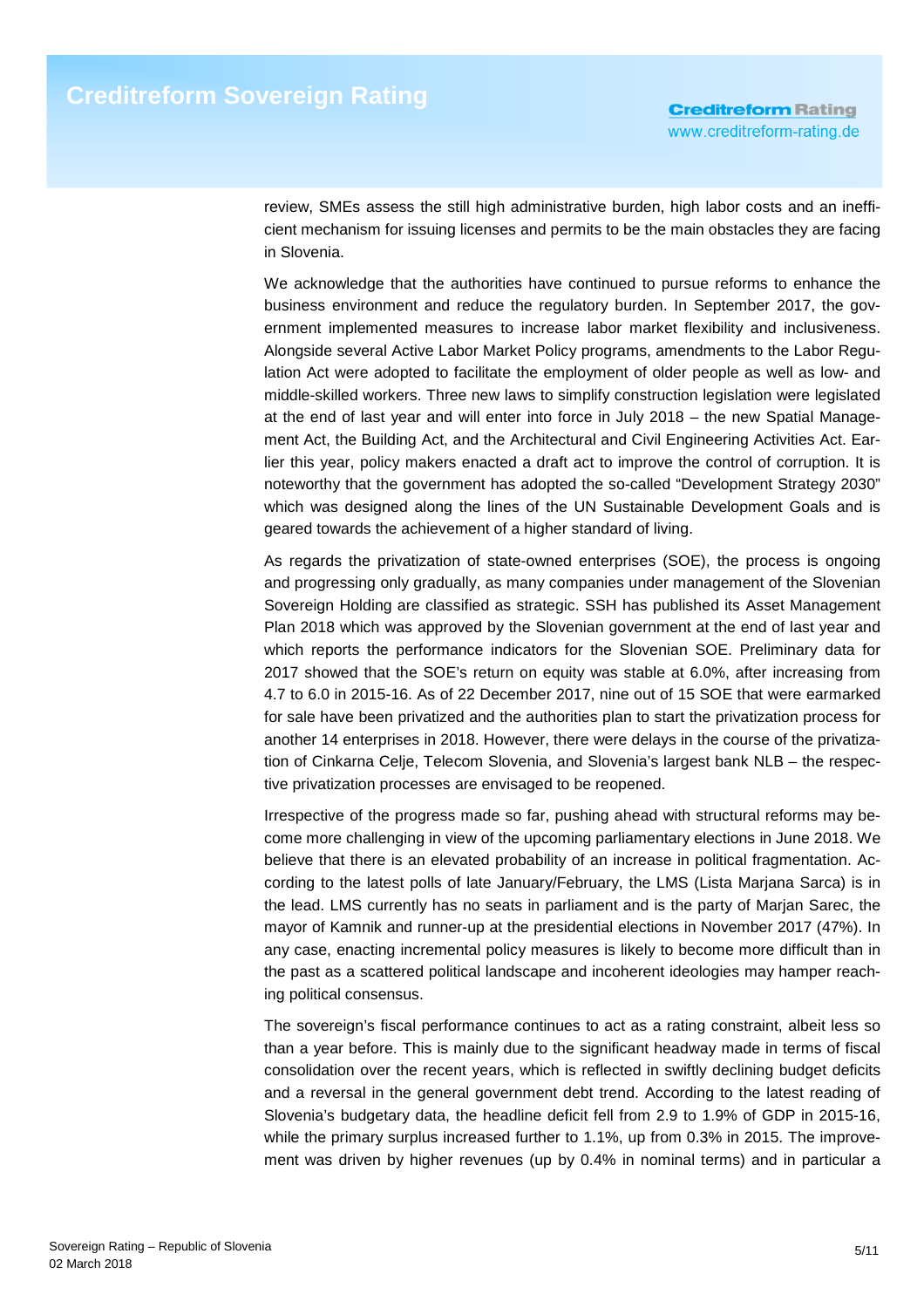lower general government expenditure (-1.6%) due to the aforementioned transition in the EU funding cycle.

We expect that the headline deficit of the general government continued to edge down, thanks to the robust macroeconomic performance which prompted strong increases in receipts from taxes and social contributions. Significant revenue growth should have offset the rise in government expenditure, mainly due to the higher public wage bill, social transfers, and the rise in investment owing to the take-up of EU funds. Tax revenue in the first eleven months was up by 6.4% on the year, while the expenditure increase was due to the brisk development of public wages and intermediate consumption (Jan-Nov-17: +4.0% and +11.8% y-o-y). Since the consolidated headline deficit until Nov-17 stood at 0.5% of GDP, a smaller deficit than the targeted 0.8% may be well within reach.

As regards the current and following years, we expect the main fiscal drivers to remain in place and, concurrently, the general government headline balance to move into surplus. On the back of robust private consumption and investment activity, personal and corporate income taxes are likely to rise, as are social contributions which should benefit from the positive labor market conditions. While compensation of public employees and social benefits will grow and public investment can be expected to rise according to faster implementation of ESI funds, interest expenditure is likely to fall considerably (see below).

While fiscal slippages may arise in view of the parliamentary elections 2018 and building fiscal pressure regarding the public wage bill and social benefits, the latter was somewhat tempered by the agreement between social partners to extend measures to limit payments into 2018, and the new Budget Execution Act which restricts new hires in the public sector and prolongs measures associated with social transfers. Importantly, we see fiscal sustainability risks as generally mitigated by the Fiscal Council whose members were finally appointed in March 2017, although the Fiscal Rules Act had already come into effect in July 2015. Furthermore, the government can reduce its sizeable cash buffer that amounted to 11.4% of GDP in Q4-17 (Q4-16: 12.8% of GDP).

Accordingly, we believe that government debt will continue on its downward trajectory, aided by robust economic activity, falling interest expenditure, and prudent debt management. Having peaked at 82.6% of GDP in 2015, general government debt should have declined to some 75% of GDP last year, on the heels of 78.5% of GDP in 2016. In the medium term, gross debt could decline at a faster pace due to proceeds from privatization or to the wind-down of impaired assets by the BAMC (assets under management: EUR 1.07bn at the end of Jun-17, down from EUR 1.24bn at the end of Dec-16), which we do not incorporate into our base-case scenario. In addition, we expect that debt should become more affordable going forward, driven by declining interest payments and higher revenues. Slovenia's interest expenditure rose from 4.6 to 7.3% of revenues between 2012 and 2014 before decreasing slightly to an elevated level of 7.0% in 2016 due to ramped-up borrowing activity, as the government took advantage of the interest rate environment. Moreover, authorities have engaged in sound debt management operations to curb debt servicing costs and improve the debt maturity profile. According to the Draft Budgetary Plan 2018, the implicit interest rate on the Slovenian budget debt portfolio is expected to have decreased from 3.7% in 2016 to 3.4% in 2017 and the average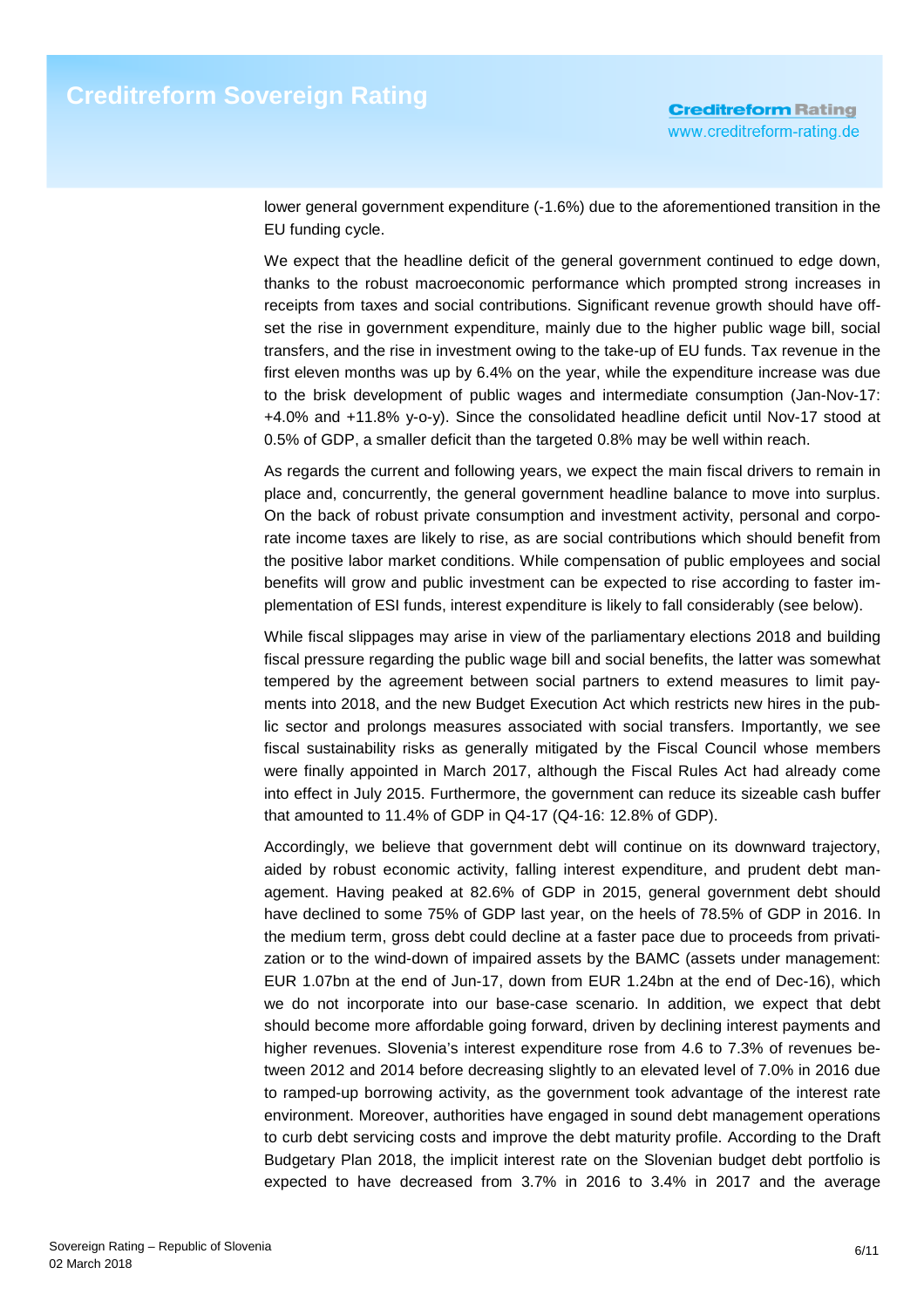weighted time to maturity should have increased to 9.1y, up from 8.0y in 2016. At the beginning of the year, the Republic of Slovenia continued to benefit from favorable financing conditions, with 10y-government bond yields standing at historically low levels. On 04- Jan-18, the sovereign issued a 10-year government bond amounting to EUR 1.5bn at a coupon of 1.0%. What is more, central government debt, which is denominated in foreign currency (mainly USD), is fully hedged.

Notwithstanding, medium- to long-term fiscal sustainability risks remain. Demographics continue to pose substantial risks to Slovenia's public finances beyond 2025. The model calculations published in the Stability Program 2017 show an age-related expenditure that is forecast to rise by 7.3 p.p. of GDP in 2016-60 – the highest increase in the EU-28 according to the EU Ageing Report 2015. This year, the EU will publish its updated projection of age-related costs, which may turn out to be somewhat higher, as the updated population projections assume less favorable old-age dependency ratio dynamics. Structural reforms to safeguard fiscal sustainability in the long run are proceeding rather slowly. While the general guidelines for a further reform of the pension system were concluded in mid-2017, these still await legislation.

Risks stemming from the banking sector continue to wane as soundness indicators of the Slovenian banks have improved. Thus, banks display sufficient capital buffers and enhanced profitability. Drawing on IMF data, regulatory tier 1 capital made up for 18.1% of risk-weighted capital in the third quarter of 2017 (on consolidated basis), broadly stable as compared to the last two years when the tier 1 capital ratio amounted to 18.7 and 17.6% in Q3-16 and Q3-15, respectively. Despite prospective challenges to banks' business models and profitability in general entailed by the low-interest rate environment, return on assets climbed from 0.7% in Q3-15 via 1.3% in Q3-16 to 1.4% in last year's third quarter. Bank loans were sufficiently covered by deposits, with the loan-to-deposit ratio remaining stable at 78.2% (year-end 2017, 2016: 78.6%).

Asset quality has also improved, as the share of non-performing loans (NPLs) continued to level off, falling from 5.5% of total loans in Q4-16 to 3.7% in Q4-17 (Bank of Slovenia data). It has to be emphasized that the NPL ratio was substantially higher when referring to the somewhat broader EBA definition on non-performing exposures (NPEs). The NPE ratio amounted to 6.0% in Q4-17, down from 8.5% in the fourth quarter of 2016. However, non-financial corporation NPEs posted at a still high 19.9%, albeit also following a declining path, as the NFC NPE ratio came in at 25.9% in Q4-16.

Fiscal risks may arise on the account of the Bank Assets Management Company (BAMC) which is responsible for the wind-down of the impaired banking assets. To be sure, the EU Commission notes that the negative budget impact has declined significantly (0.1 of GDP in 2016), but market valuation and complex statistical treatment nevertheless may harbor some risks. What is more, and interrelated, the level of public guarantees is still sizable, though in persistent decline. At the latest count, public guarantees posted at 14.7% of GDP (Q3-17, MoF data), down from 16.9% of GDP at the end of 2016 (2014: 22.0%) and are envisaged to decrease to 7.7% of GDP in 2020.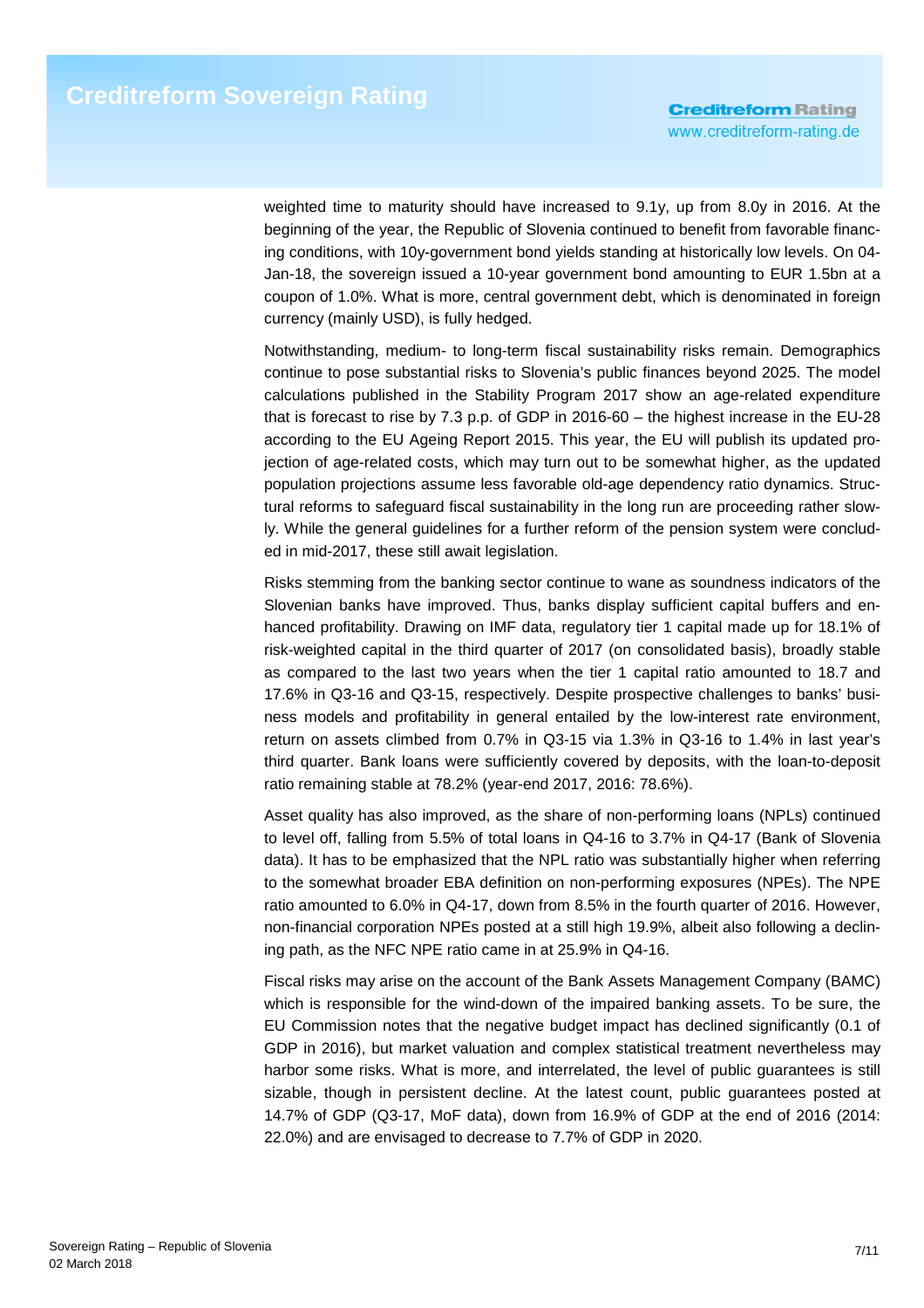External vulnerability risks are somewhat subsiding. Largely driven by the weakness of investment and strong export growth, Slovenia's economy continued to show a high current account surplus, which was up to 5.2% of GDP in 2016 after posting at 4.4% of GDP in 2015. The widening of the current account surplus was mainly a result of the higher surplus in the balance of trade in services which increased from 4.8 to 5.4% of GDP in 2015-16. Drawing on latest Bank of Slovenia data, the current account position remained high in 2017, rising to EUR 2.8bn, up from EUR 2.1bn in 2016 – reflecting a marked increase in the surplus of the balance of trade from EUR 3.71bn to 4.2bn, but also a narrowing of the primary income balance due to the restructuring of government debt. In the medium term, we expect the current account to decline somewhat, as investment and consumption are likely to strengthen.

On the back of the sustained strong current account position, Slovenia was able to further reduce its external liabilities. The net international investment position (NIIP) rose to -31.4% of GDP in Q3-17, a considerable increase as compared to Q3-16 when the NIIP stood at -38.1% of GDP. Noteworthy is that Slovenia has one of the least negative NIIPs among CEE peers, surpassed only by the Czech Republic (-24.9%). However, gross external debt remained relatively high at 100.4% of GDP in 2017 (Bank of Slovenia data), despite having fallen from 118.8% of GDP at the end of 2012. More than half of the total external debt was made up of general government external debt, standing at 50.1% of total external debt (2012: 25.8%).

### **Rating Outlook and Sensitivity**

Our Rating outlook on the long-term sovereign rating is positive, as we assume that the risk situation underlying the key factors affecting sovereign credit risk – including macroeconomic performance, institutional structure, fiscal sustainability, and foreign exposure – is likely to improve over the next 12-18 months.

We could raise Slovenia's sovereign rating if the pace of fiscal consolidation does not abate and sustained headline surpluses result in a general government debt trend which remains on its firm downward trajectory, or if the Slovenian economy continues to follow its path of healthy and broad-based economic growth. We could also consider an upgrade if tangible results in the course of the privatization process are achieved or the structural reform process gathers pace, leading to an improvement in institutional conditions.

While the positive outlook indicates that a downgrade is rather unlikely, downward pressure on the outlook or rating could arise if significant fiscal slippages lead to setbacks in the fiscal consolidation process. In this vein, slower progress or even setbacks in NPE resolution would pose significant downside risks. A negative rating action could also be prompted by a substantial slowdown of the economic expansion or a build-up of macroeconomic imbalances.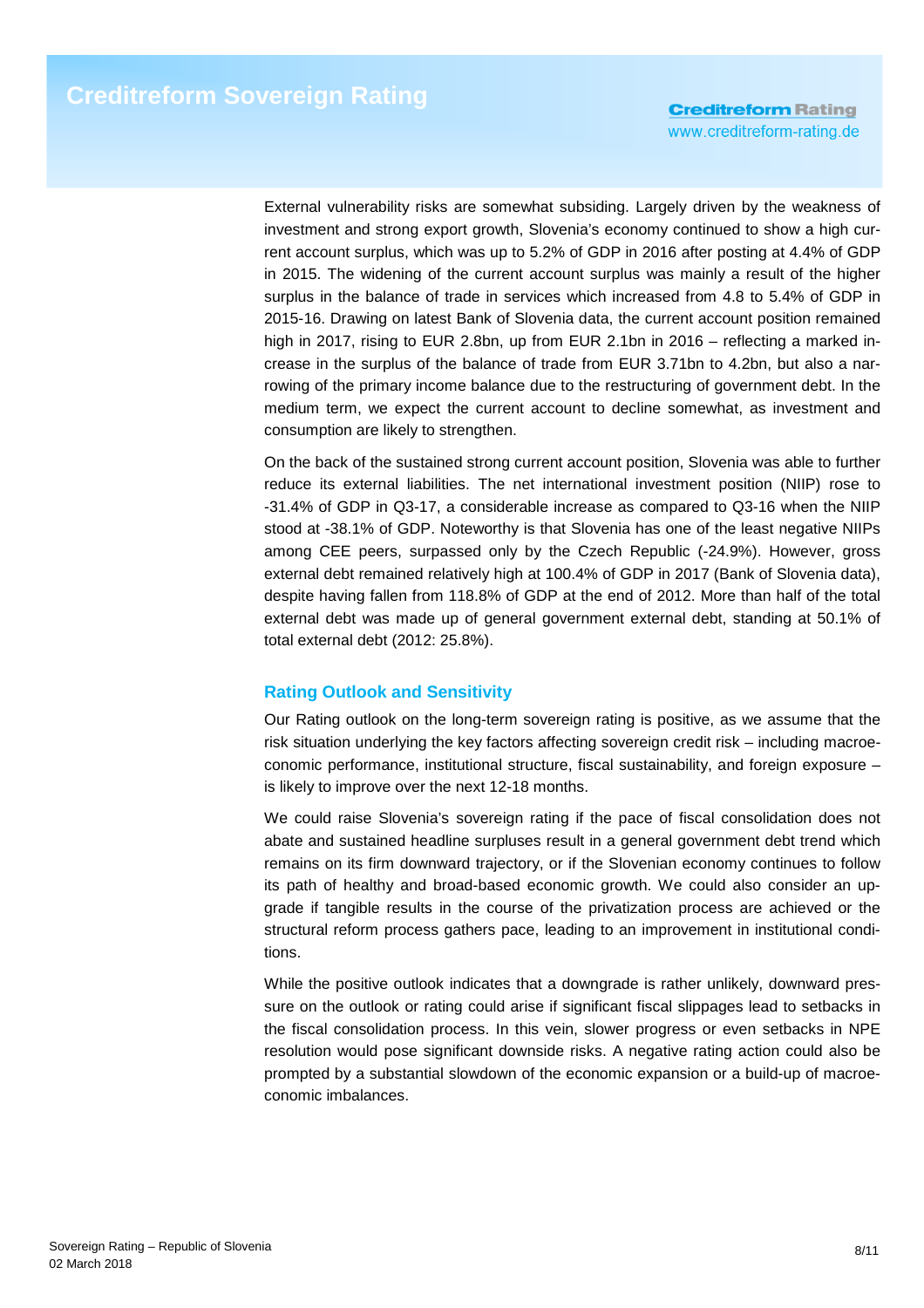# **Creditreform Sovereign Rating**

**Creditreform Rating** www.creditreform-rating.de

Primary Analyst Johannes Kühner Sovereign Credit Analyst j.kuehner@creditreform-rating.de +49 2131 109 1462

Chair Person Benjamin Mohr Head of Sovereign Ratings b.mohr@creditreform-rating.de +49 2131 109 5172

#### **Ratings\***

| Long-term sovereign rating                       | A /positive |
|--------------------------------------------------|-------------|
| Foreign currency senior unsecured long-term debt | A /positive |
| Local currency senior unsecured long-term debt   | A /positive |
| *) Unsolicited                                   |             |

### **Economic Data**

|                                       | 2012   | 2013    | 2014   | 2015   | 2016   | 2017   | 2018e  |
|---------------------------------------|--------|---------|--------|--------|--------|--------|--------|
| Real GDP growth                       | $-2.7$ | $-1.1$  | 3.0    | 2.3    | 3.1    | 5.0    | 4.1    |
| GDP per capita (PPP, USD)             | 28.449 | 28.535  | 29,879 | 30.859 | 32.216 | 34.064 | 35,579 |
| Inflation rate, y-o-y change          | 2.8    | 1.9     | 0.4    | $-0.8$ | $-0.2$ | 1.6    | 1.7    |
| Default history (years since default) | n.a.   | n.a.    | n.a.   | n.a.   | n.a.   | n.a    | n.a    |
| Life expectancy at birth (years)      | 80.1   | 80.3    | 81.1   | 81.1   | n.a.   | n.a    | n.a    |
| Fiscal balance/GDP                    | $-4.0$ | $-14.7$ | $-5.3$ | $-2.9$ | $-1.9$ | $-0.7$ | 0.2    |
| Current account balance/GDP           | 2.1    | 4.4     | 5.8    | 4.4    | 5.2    | 6.5    | n.a    |
| External debt/GDP                     | 118.8  | 114.9   | 125.7  | 120.1  | 110.9  | 100.4  | n.a    |

Source: International Monetary Fund, World Bank, Eurostat, Bank of Slovenia, own estimates

### **Appendix**

#### **Regulatory Requirements**

This sovereign rating is an unsolicited credit rating. The Bank of Slovenia (BSI) and the Institute of Macroeconomic Analysis and Development (IMAD) participated in the credit rating process as BSI and IMAD provided additional information and commented on a draft version of the report. Thus, this report represents an updated version which was augmented in response to the factual remarks of BSI and IMAD during their review. However, the rating outcome as well as the related outlook remained unchanged.

The rating was conducted on the basis of CRAG´s "Sovereign Ratings" methodology. CRAG ensures that methodologies, models and key rating assumptions for determining sovereign credit ratings are properly maintained, up-to-date, and subject to a comprehensive review on a periodic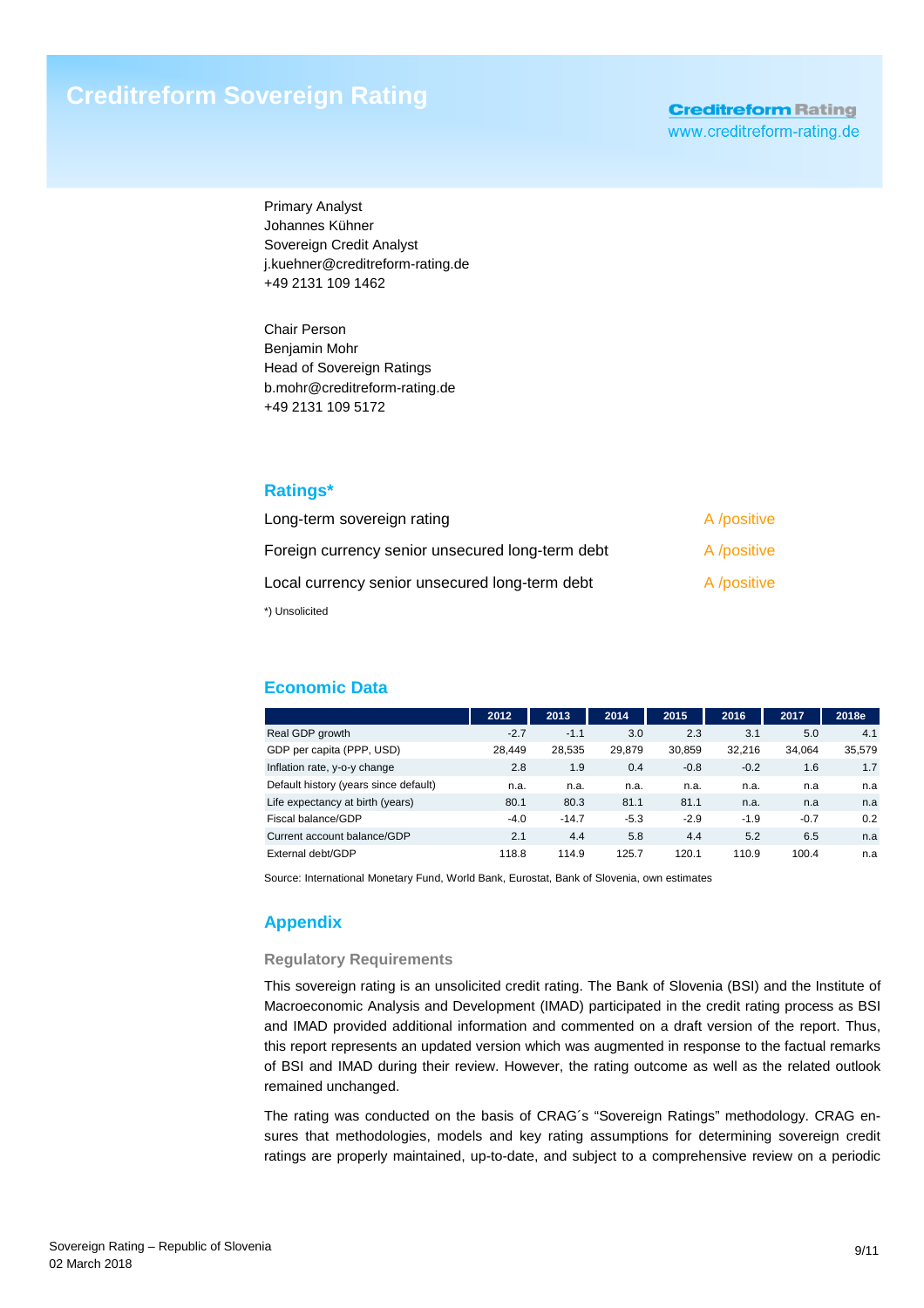basis. A complete description of CRAG´s rating methodologies is published on the following internet page: www.creditreform-rating.de.

To prepare this credit rating, CRAG has used following substantially material sources: International Monetary Fund, World Bank, Organization for Economic Co-operation and Development, Eurostat, European Commission, European Banking Authority, European Central Bank, Central Bank of Slovenia, Republic of Slovenia – Ministry of Finance, Republic of Slovenia – Fiscal Council, Statistical office of the Republic of Slovenia (SORS), Bank Assets Management Company (BAMC), Slovenian Sovereign Holding (SSH).

A Rating Committee was called consisting of highly qualified analysts of CRAG. The quality and extent of information available on the rated entity was considered satisfactory. The analysts and committee members declared that the rules of the Code of Conduct were complied with and that the rating action was and is free of any existing or potential conflicts of interest. The analysts presented the results of the quantitative and qualitative analyses and provided the Committee with a recommendation for the rating decision. After the discussion of the relevant quantitative and qualitative risk factors, the Rating Committee arrived at a unanimous rating decision. The weighting of all risk factors is described in CRAG´s "Sovereign Ratings" methodology. The main arguments that were raised in the discussion are summarized in the "Reasons for the Rating Decision".

In the case of a rating outlook, the time horizon is provided during which a change in the credit rating is expected. This information is available within the credit rating report. There are no other attributes and limitations of the credit rating or rating outlook other than displayed on the CRAG website. In regard to the rated entity CRAG regarded available historical data as sufficient.

In case of providing ancillary services to the rated entity, CRAG will disclose all ancillary services in the credit rating report.

In accordance to Article 11 (2) EU-Regulation (EC) No 1060/2009 registered or certified credit rating agency shall make available in a central repository established by ESMA information on its historical performance data, including the ratings transition frequency, and information about credit ratings issued in the past and on their changes. Requested data are available on the ESMA website: https://cerep.esma.europa.eu/cerep-web/statistics/defaults.xhtml.

An explanatory statement of the meaning of CRAG`s default rates are available in the credit rating methodologies disclosed on the website.

#### **Disclaimer**

Any rating issued by Creditreform Rating AG is subject to the Creditreform Rating AG Code of Conduct which has been published on the web pages of Creditreform Rating AG. In this Code of Conduct, Creditreform Rating AG commits itself – systematically and with due diligence – to establish its independent and objective opinion as to the sustainability, risks and opportunities concerning the entity or the issue under review.

When assessing the creditworthiness of sovereign issuers, Creditreform Rating AG relies on publicly available data and information from international data sources, governments and national statistics. Creditreform Rating AG assumes no responsibility for the true and fair representation of the original information.

Future events are uncertain, and forecasts are necessarily based on assessments and assumptions. Hence, this rating is no statement of fact but an opinion. Neither should these ratings be construed as recommendations for investors, buyers or sellers. They should only be used by market participants (entrepreneurs, bankers, investors etc.) as one factor among others when arriving